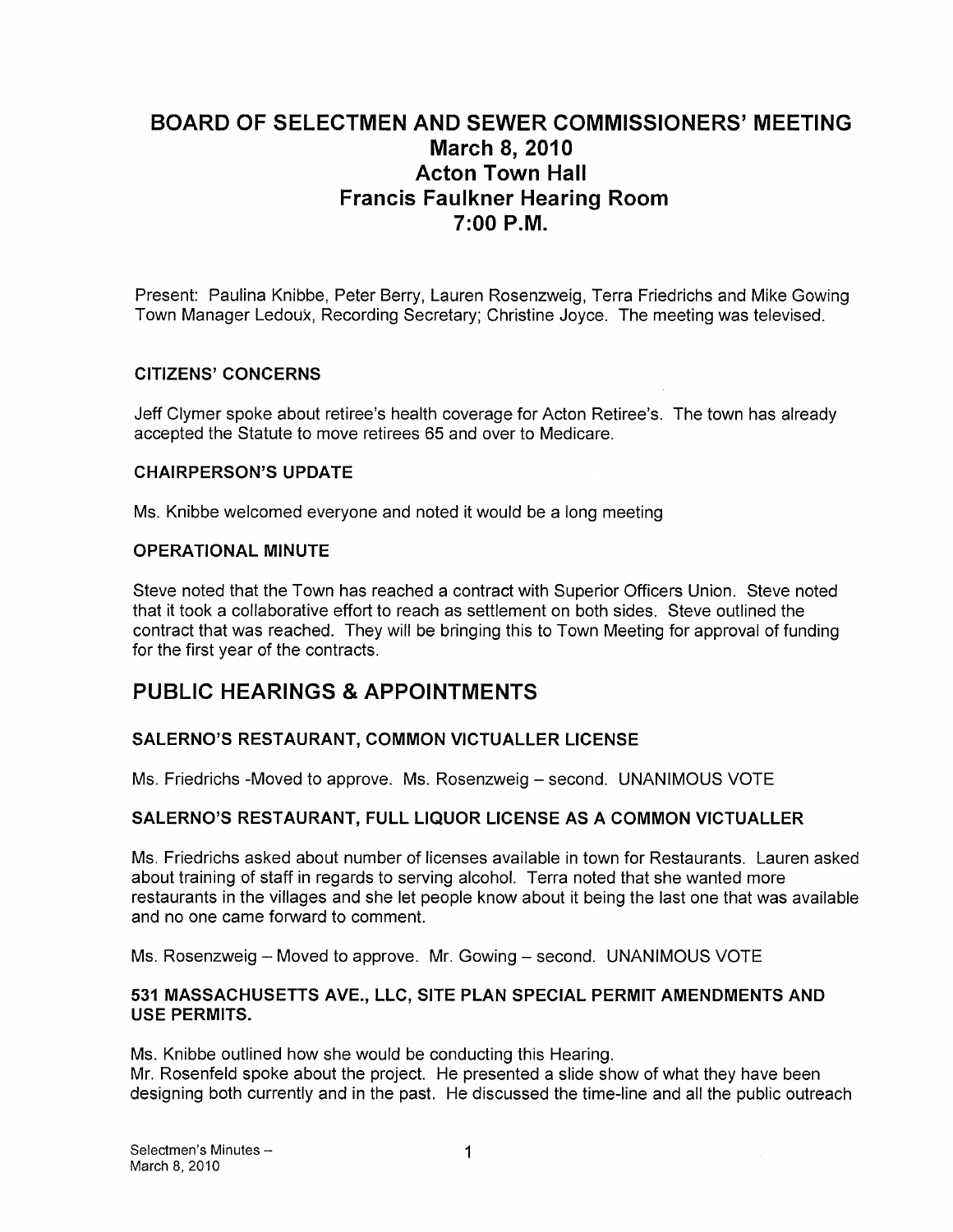they had conducted, the process and thought behind the design. He worked extensively with all the Boards and responded to all requests of the HDC as to the elements the HDC wanted in the plan. The Theater group withdrew so they redesigned the interior space with a smaller theater for film, dance, music, etc. and office and studio spaces for artists and small businesses.the exterior is unchanged except for removal of a ramp for persons with disablilities because it was no longer needed.

Traffic and parking study was discussed and how they conducted gathering information.

Stamski and McNary's Engineer George Dimakarakos reported on the existing site conditions, drainage and phase <sup>I</sup> partial improvement plan of moving houses and drainage infrastructure that will be fully in place. Mr. Dimakarakos analyzed the site and explained how they looked at the site before any thing was done. He noted that they have a high bar to meet the storm water management requirement by the Town and State.

They will have to provide leaching area and reserve areas in the event of a failure. They have been before the BOH and have been approved with conditions as well as the Conservation Commission and reporting approvals.

Mr. Gowing asked about public access bathrooms during business hours can they or could they consider them. There will be outside seating for the restaurant. The traffic Engineer was asked if the review was at the same time of year. He replied yes. Mr. Gowing spoke about a solar speed sign; he recommended that something like that would be a good idea. Mr. Gowing asked if the new bylaw for storm water calculations were used. Mr. Dimakarakos said no, as the bylaw was not approved at this time.

Ms. Friedrichs asked about the tree removal of trees behind the buildings and asked if all of the trees will remain. She also noted massing since the theater withdrawal.

Mr. Berry asked about HDC not being notified in the final staff / board review wrap-up. Mr. Dimakarakos said it was his oversight and was corrected. The HDCs comments were included in the review. Mr. Berry asked about proposed cultural space and if it was open for community functions.

Ms. Rosenzweig noted that her questions and storm water have been addressed in the presentation.

Ms. Knibbe asked about changes to the building once the theater withdrew. They have removed the ramp.

Ms. Knibbe asked about impervious pavement and the applicant noted that they would maintain it.

Katherine Black said that this is an excellent plan and asked if there would be a wood dance floor. She asked about traffic survey.

Dean Cavaretta, Main Street, asked about the number of parking spaces, and asked about the discontinuance process of Mass Ave from State to the town.

Wayne Friedrichs, Windsor Ave. commented on the process that was used and is not happy with this process. He said he could support the project as it appeared that the applicant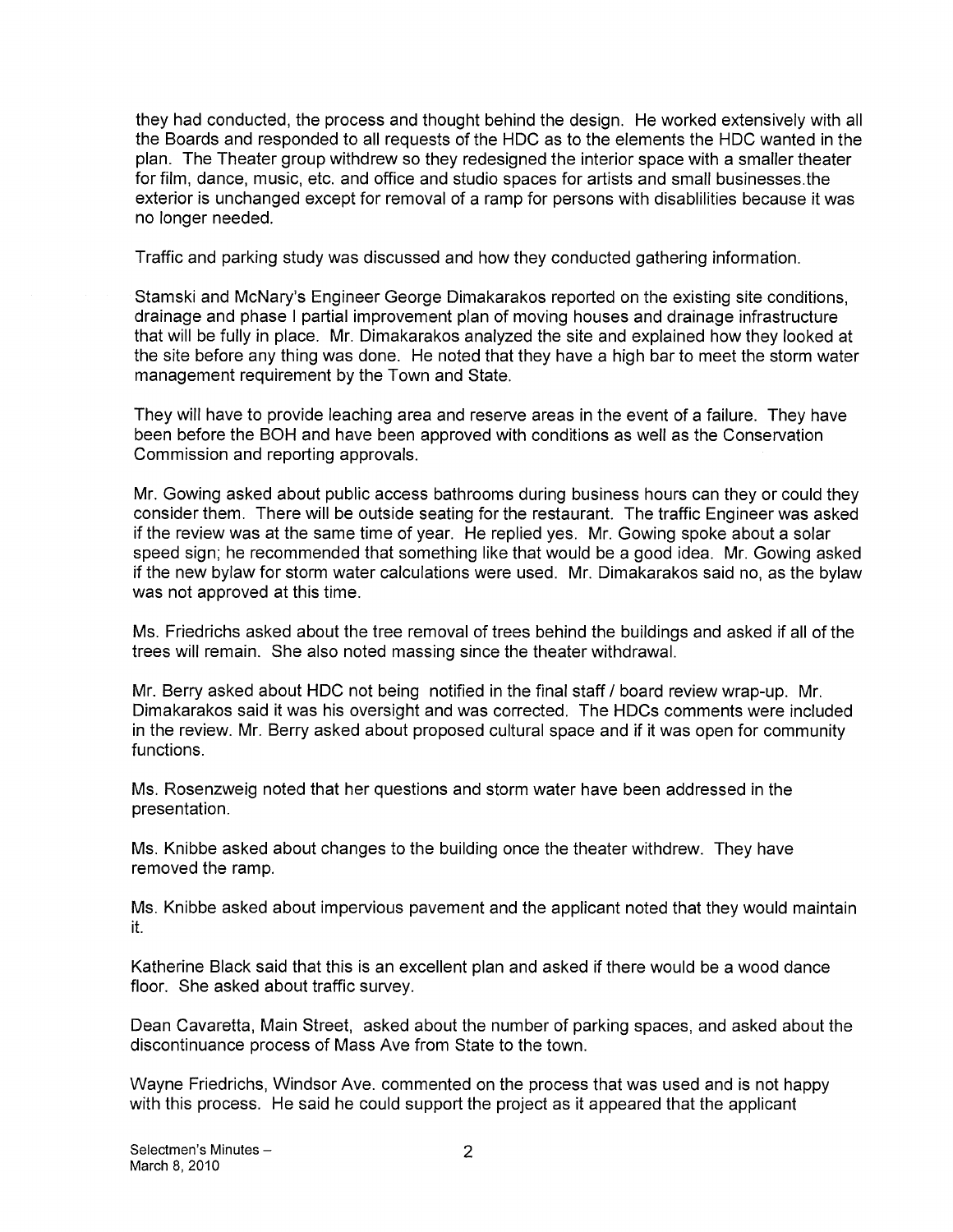addressed screening the massing of the building from the east, with trees and other architectural adjustments. He wants them to settle differences with HDC.

Paul Hoff Nash Road spoke about the parking and use of the playground and pedestrian traffic to go across the street.

Lloyd Simon thanked OMR for the receptivity to suggestions.

Jamie Watt of Central Street comments he acknowledged that this was given much scrutiny and said it was good plan and he supports this.

William Sawyer, Spring Hill Road — Spoke about village character of West Acton Village and HDC should review the new plans. He noted the plan has changed and has heard that the HDC is unhappy they have not been included. He hoped the Board would support their volunteer boards.

Annette Lochrie in support of this "gift" to the entire town.

Amanda Sullivan — She is a tenant of OMR and was inspired to be a tenant by attending the early meetings with the neighbors and the community about the plans. She thought they had done a great deal of outreach, and she had attended meetings in Town Hall as well as at the site itself.

Lynn Parker said she has felt that she has been un-informed about the process.

Bob Miller spoke in favor and encouraged the developer and thanked them for their patience.

Michaela Moran noted that the HDC does not want to interrupt the project. She wanted to remind people that this is not the same project they looked at previously as the theater tenant withdrew.

Anne Cochran has lived in town 46 years and is concerned that we are over scrutinizing the plan. She felt that other developers have not come under such scrutiny. She thinks this will add to the Town.

Andy Sheehan — Felt it is a good plan and urged the board to support it.

Ron Beck said that this an interesting project but that it is sitting next to a large wet land. He wants the rain water garden to be retained in the plan. He asked that the developer and town monitor the water issues.

Ann Sussman, Windsor Ave. was concerned that sometimes things do not come as they present them and what would happened to those houses that need to be kept in good condition.

Bettina Abe noted she is on the Sidewalk Committee and encouraged the development

Joe Pita 544 Mass Ave., neighbor and abutter and wants to see this process moved forward and let it go through.

Ms. Knibbe - Moved to close the public hearing. Mr. Gowing — second. Motion passes, 4- <sup>1</sup> Ms. Friedrichs, Nay.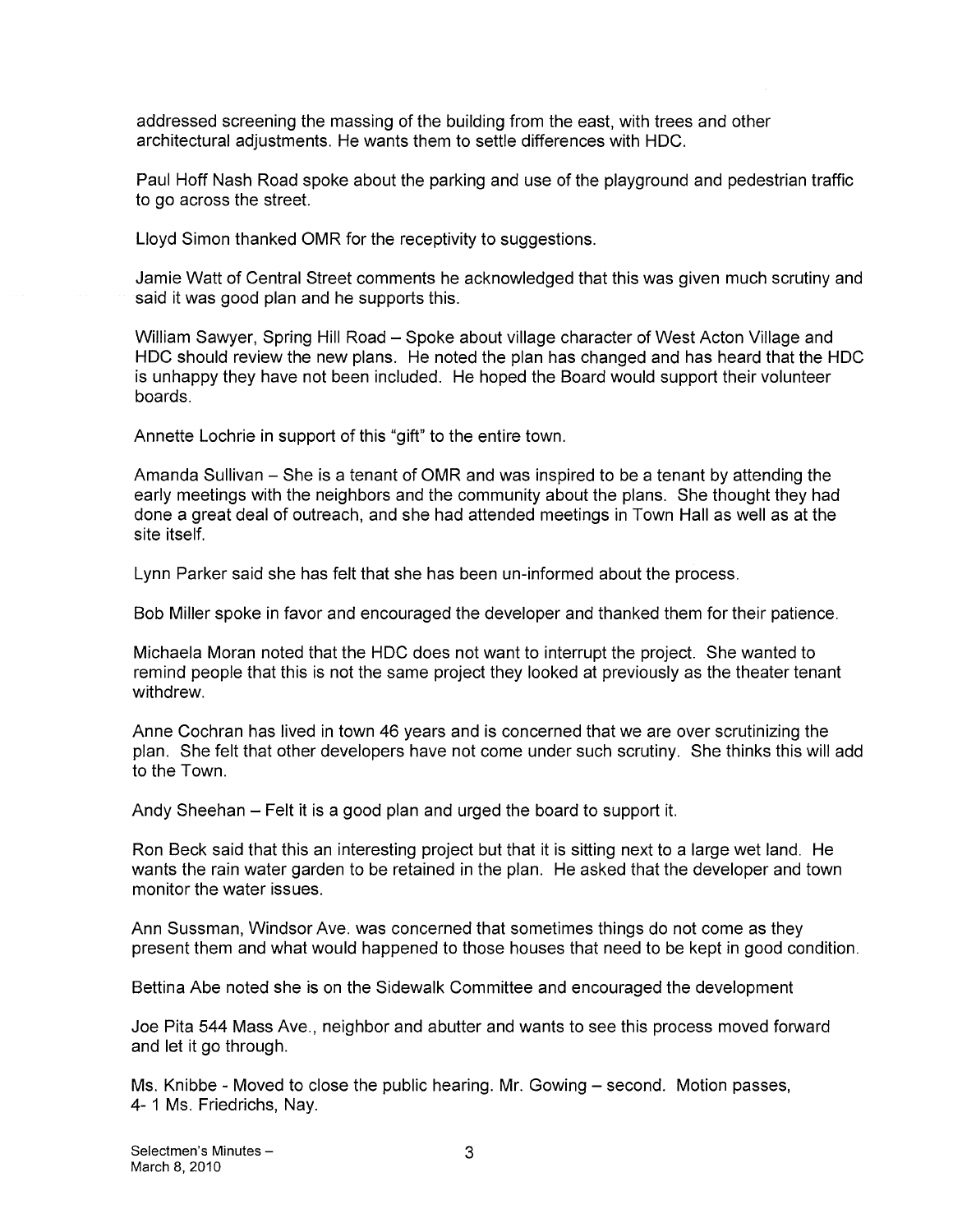Ms. Rosenzweig noted that the HDC will review the plan again for the windows, doors and other architectural details as indicated in their certificate when those portions of the plan pull building permits. She feels that the project needs to move forward. She wants to help facilitate the process with Mass Highway to create town control of the road.

Mr. Berry questioned the exteriors impact on the village. He understands that HDC issued a Certificate of Approved and those conditions need to be satisfied before a building permit gets issued.

Ms. Knibbe wanted to see the shared parking and the maintenance of the cutting edge technology items followed for compliance. Ms. Knibbe also noted the Fire Chief's comments about turning and hydrants. She reported that once the HDC has issued a certificate and it has passed the appeals period, it cannot be revoked. The HDC's jurisdiction is the façade visible from the public way. The interior is not within their jurisdiction. The uses and the interior can change, as long as they are within the zoning bylaw and the Board of Selectmen approves the use.

Ms. Friedrichs wanted to state her concern about HDC not reviewing this plan as it has changed, and was concerned with the shared parking. She said she had no problem with phase one items.

Mr. Gowing had safety concerns with regard to pedestrian traffic and suggested that staff take a look at this situation.

Ms. Knibbe moved to close the public hearing. Ms. Rosenzweig seconded. Vote: 4 in favor, <sup>1</sup> against.

# SELECTMEN'S BUSINESS

## ALG/BUDGET DISCUSSION

Ms. Knibbe spoke about the ALG spread sheet. The ALG met on Friday with updated assumptions and the numbers of the budgets. The budget that the Board of Selectmen agreed to on Thursday is below the ALG allocation and the schools were above their allocation. Ms. Knibbe presented a series of choices that the Board could make with regard to the FY11 budget. . Option 1. we stick with the budget discussed on Thursday and discussed at the ALG on Friday. The town will transfer a portion of its ALG allocation to the schools to cover their budget shortfall in FY11. However, this is intended to be a one year transfer and the split between the town and the school should return to its previous value (30.8) next year. . The Board discussed this and agreed to the one year transfer to support the school budget. The Municipal Operating Budget is \$26,413,753. Mr. Berry commented on Health Trust and we had a 8 %% increase but wanted to be sure of our numbers.

Ms. Knibbe - Moved to accept the budget at \$26,413,753 and give \$96,000 of the town's ALG allocation to the schools to cover their budget shortfall this year. Ms. Rosenzweig — second. (check whether this was unanimous) <sup>I</sup> believe Terra abstained, please verify

Capital Budget discussion — We have been discussing asking Town Meeting to fund four projects with closely related unexpended warrant article funds: the DPW improvements, the COPs in Schools program, bridge repair and sidewalks. Ms. Knibbe recommended that we cut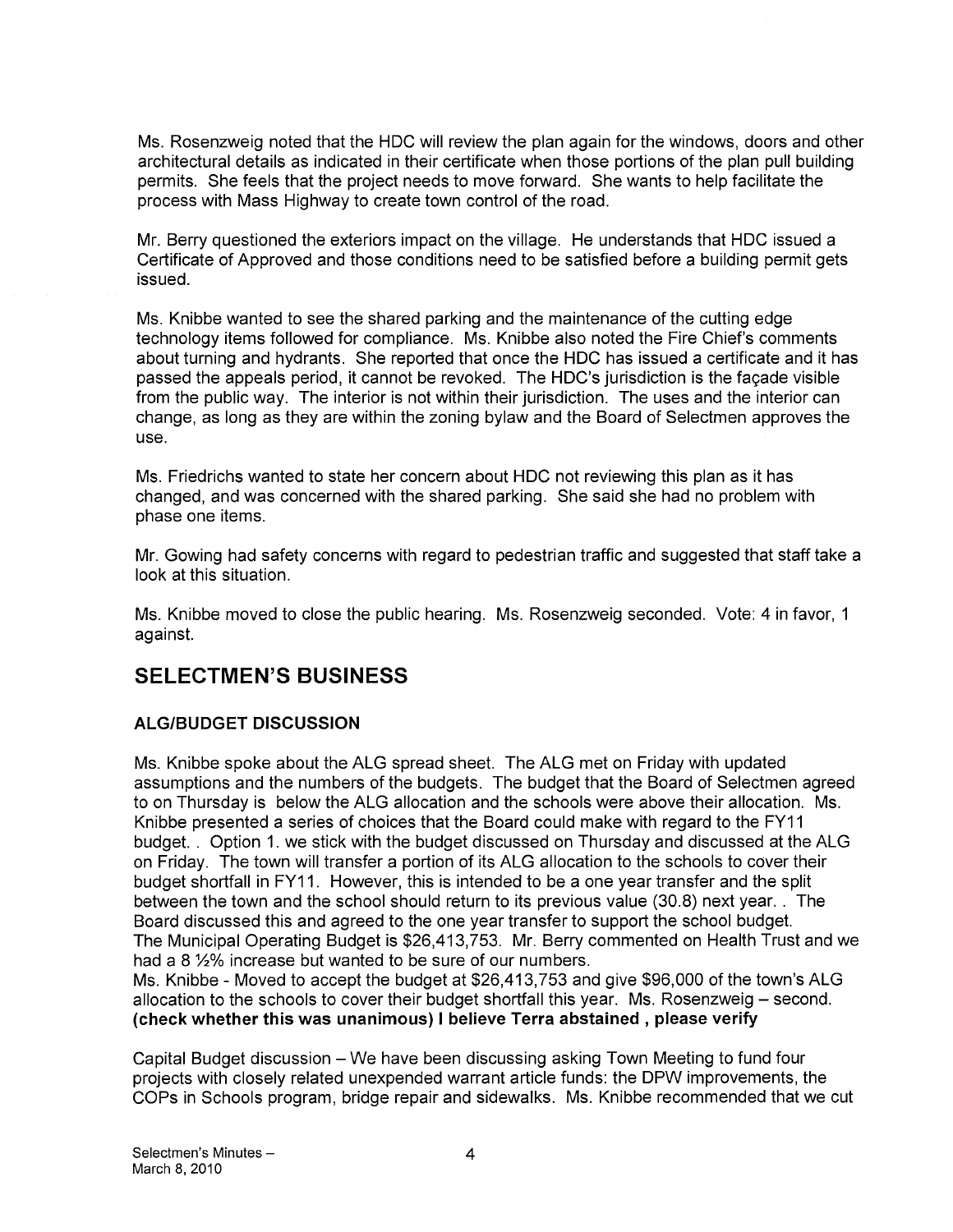this list to two items: the COPs in schools program and the bridge repair program. Funding the COPS in schools program this way helps the school budget and prevents the need to lay off a police officer. Bridge repair is both a long term safety issue and an ongoing infrastructure maintenance issue that tends to get more expensive when it gets delayed.

Ms. Rosenzweig recommended that the DPW project be placed back in the budget with other cuts (as discussed previously) being made to keep the bottom line budget the same.

All unexpended funds will be returned to the original source of their funding (mostly free cash) and the specific articles will allocate their funding from free cash. This is consistent with the Finance Committee recommendations.

Ms. Knibbe — Move to remove from the warrant articles #25 and #26 (DPW Sprinklers and sidewalk funding). Ms. Friedrichs — second. UNANIMOUS VOTE.

Ms. Knibbe — Move that we ask the town manager to add back the DPW sprinklers to the capital warrant article — removing other items as previously discussed — to keep the bottom line budget the same. Ms. Rosenzweig — second. UNANIMOUS VOTE.

Mr. Kong said the School Committee wants to keep the Waterfall proposal as originally proposed.

Mr. Berry is in favor of keeping the Waterfall proposal as it was presented.

Mr. Gowing agrees with Mr. Berry to keep the waterfall as it is.

Ms. Friedrichs stated she is inclined to agree with the Finance Committee, and wanted to know what they wanted restored.

Mr. Berry - Moved to maintain the original Waterfall proposal if there is available money Mr. Gowing — second. 3- 2 Motion, Ms. Knibbe Nay, and Ms. Friedrichs Abstaining. Motion passes

#### SELECTMEN'S REPORTS

Mr. Gowing reported on his conversation with the Nursing Service regarding funding

Mr. Gowing noted that they will have a site walk this Saturday on the Caouette Land.

Ms. Friedrichs reported that EDC has a sub-committee to study new businesses and noted the current illegal sign notification issues.

Mr. Berry noted that the committee set the Health Insurance Rates.

South Acton Train Station, the T may come up with a better design more in line with the proposal from the Town

Community Comprehensive Plan —Margaret Busse of the Planning Board and will begin conducting interviews.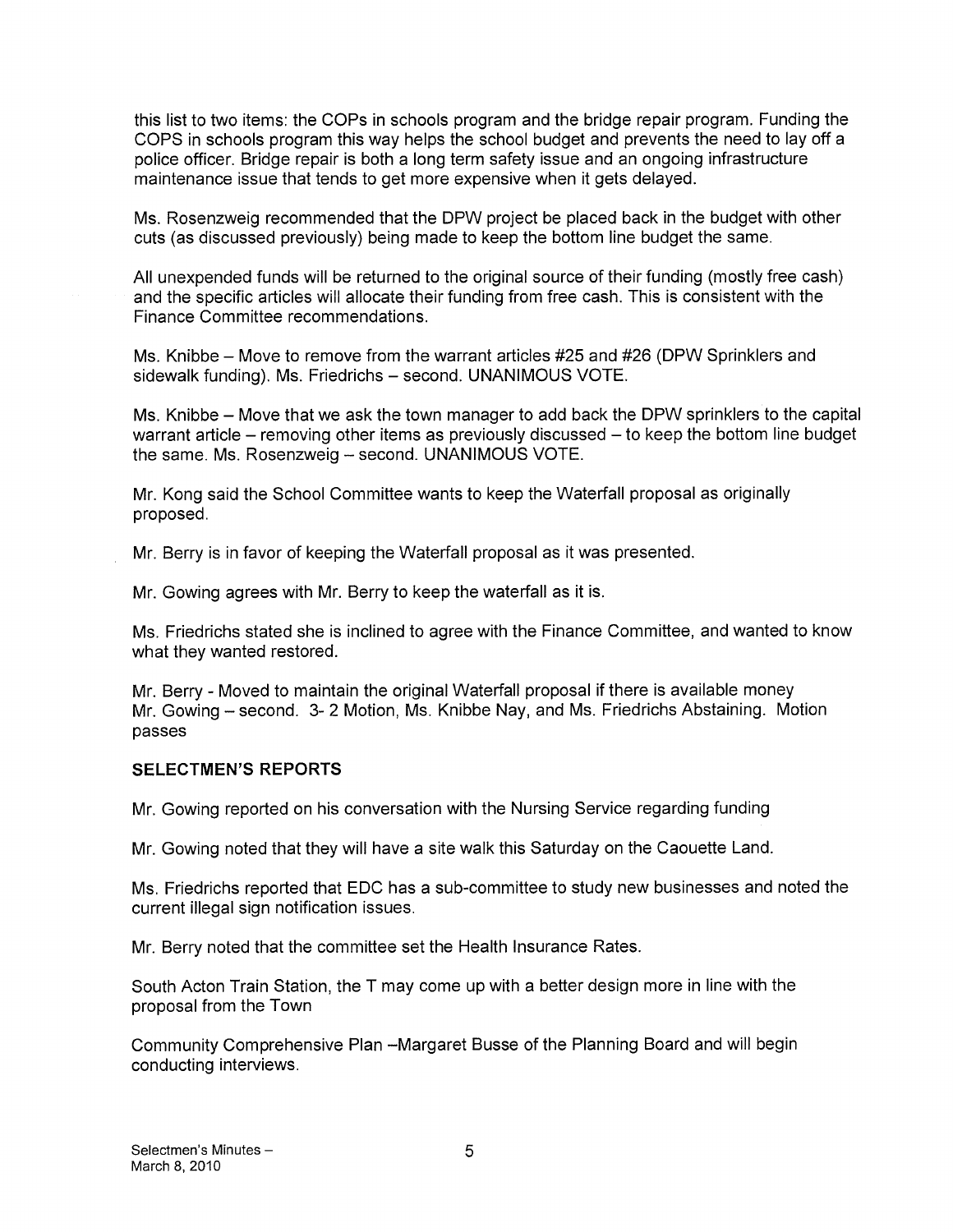WRAC completed drafting a bylaw regarding storm water and it will be in the Warrant for everyone's review.

2010 ANNUAL TOWN MEETING WARRANT Originally it was thought that Acton Town Bylaw E40" Discharge of water on town ways" would need to have a change in order to be in conformity with the new bylaw U. Town Counsel has indicated that there is no conflict, so the Warrant Article to address E40 no longer needs to be brought to Town Meeting. Ms. Rosenzweig moves to remove the proposed Warrant Article regarding changes to bylaw E40. Mr. Gowing - second UNANIMOUS VOTE

Meals Tax — Ms. Knibbe noted that she was in favor of removing this article because of the current economic situation. —

Mr. Berry was opposed to removing it and felt that we could use these meals tax monies to reduce the reliance on the property tax.

Ms. Rosenzweig noted that EDC was against supporting this tax. She would like to see what other town's do and study it further regarding the impacts on local restaurants and hotels.

Ms. Knibbe Moved to remove this article. Mr. Gowing — second. 3-2 Vote, Ms. Friedrichs Abstaining, Mr. Berry No, 3-2 Motion passes

#### The Selectmen Moved and seconded the following Warrant Articles to be listed as recommended by the Board of Selectmen in the April Town Meeting Warrant:

Choose Town Officers, Article <sup>1</sup> Council on Aging, Article 3 Septage Disposal Enterprise Budget, Article 5 Sewer Enterprise Fund, Article 6 Ambulance Enterprise Fund, Article 7 Recycling and Transfer Station Enterprise Fund, Article 8 Self Funding Programs (Revolving Funds), Article 9 Town Board Support, ABCC, Article 10 Town Operating Budget, Article 11 Fund Collective Bargaining Agreement, Article 12 Fund Collective Bargaining Agreement, Article 13 Acton Public Schools, Article 17 — Ms. Friedrichs Abstained Acton Regional Schools, Article 18, Ms. Friedrichs Abstained Minuteman Regional School District Assessment, Article 19, Ms. Friedrichs Abstained Minuteman Regional School District, Capital Feasibility Study, Article 20, Ms. Friedrichs Abstained Capital Improvements, Article 21 Cops in Schools, Article 23 Capital Improvements, Bridge Work, Article 24 Community Preservation program, Article 27 6 Piper Lane, Article 28 Land Acquisition, Bruce Freeman Rail Trail, Article 29 Mike Gowing Abstained Community Shuttle, Article 30 Amend Town Bylaws, Stretch Energy Code, Article 31 Amend Town Bylaws, Discharges into Municipal Storm Drainage System, Article 32 Amend Town Bylaws, Non-Criminal Disposition for Chapter U, Article 33 Amend Zoning Bylaws, Special Event Signs, Article 34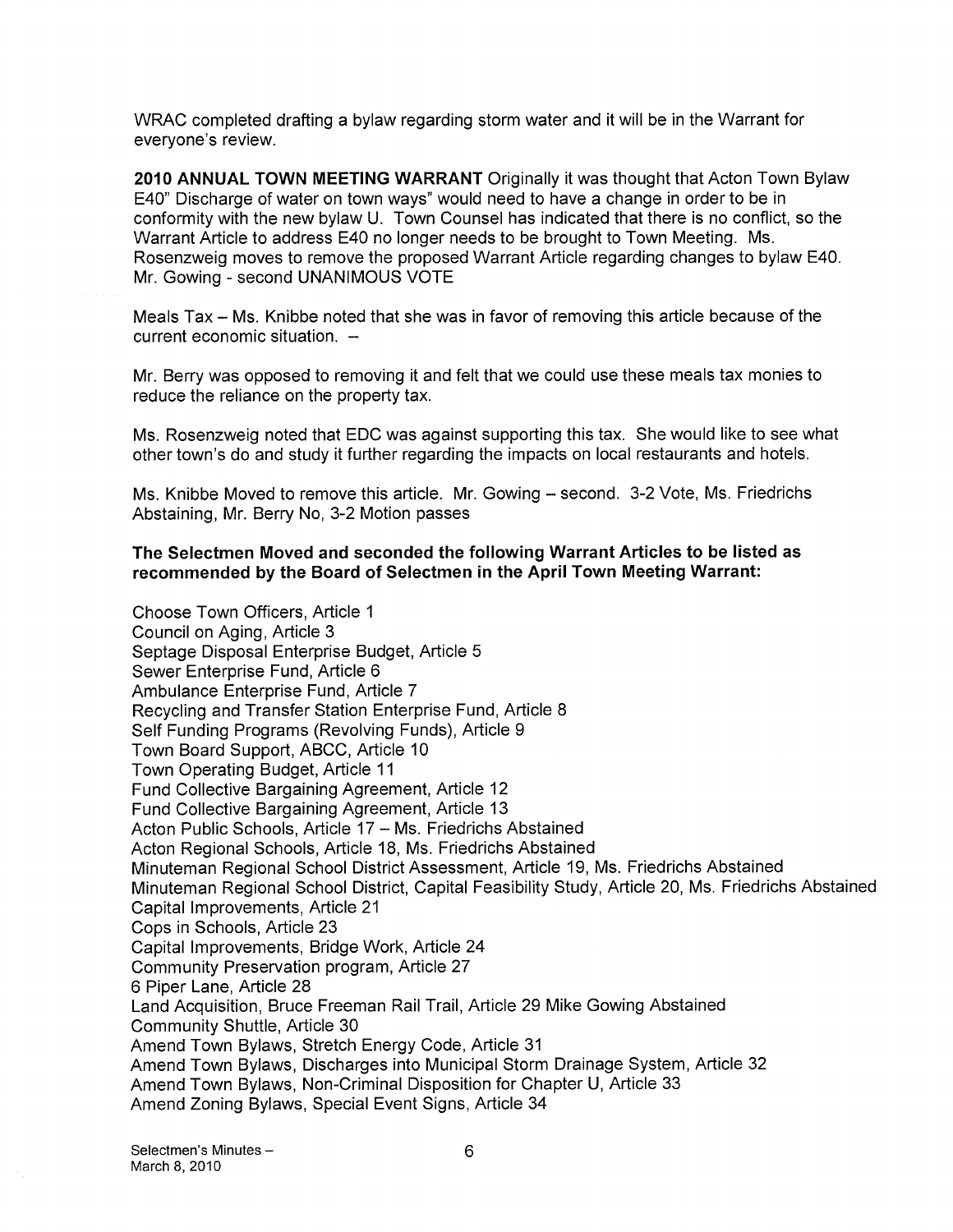Amend Zoning Bylaws, Flood Plain Zoning District, Article 35 — Ms. Friedrichs, NO Accept Sidewalk Easement, 239 Arlington Street, Article 36 Accept Property by Deed in Lieu of Foreclosure, Nonset Path, Article 37- Ms. Friedrichs, NO Accept Land Gift, Ethan Allen Drive, Article 38 Amend Town Charter, Council on Aging, Article 40 Hear and Accept Reports, Article 41 Highway Reimbursement Program, Chapter 90, Article 42 Insurance Proceeds, Article 43 Gifts or Grants, Article 44 Federal and State Reimbursement, Article 45 Performance Bonds, Article 46 Sale of Foreclosed Properties, Article 47 — Ms. Friedrichs, NO Elderly Tax Relief, Article 48

### The Selectmen Moved and seconded the following Warrant Articles as Deferred:

Budget Transfer, Article 2 Nursing Enterprise Budget, Article 4 Collective Bargaining, Police Patrol, Article 14 Collective Bargaining Fire, Article 15 Collective Bargaining Highway Municipal Properties Article 16

#### The Selectmen Moved and seconded the following Warrant Articles as Removed:

Meals Tax, Article 16B Sidewalk Work, Article 25 DPW Sprinklers, Article 26 Moved to Capital Budget Elevator at Train Station, Article 22 was voted deferred and (subsequently withdrawn at Mr. Berry's request)

### OPEN SPACE ACQUISITION AND PRESERVATION FUND POLICY

Mr. Gowing spoke about the set aside to fund land purchases. CPC requested a policy for Open Space Acquisition. They have prepared the policy and Open Space and CPC have voted with changes.

Ms. Rosenzweig - Moved to adopt the policy. Ms. Friedrichs — second UNANIMOUS VOTE

### DRAFT BOARD POLICY WITH REGARD TO STATUS OF WARRANT ARTICLES

Ms. Knibbe spoke about the policy noted above. Terra wanted a balance of what went in and what went out. Mr. Gowing wanted a list to refer to. Ms. Rosenzweig - Moved to adopt the policy. Ms. Friedrichs — second UNANIMOUS VOTE

#### RECORD OF VOTE, REAL PROPERTY, UNDER CHAPTER 61A, EXERCISING THE TOWN'S RIGHT OF FIRST REFUSAL

The Board discussed the signature sheet and that it was approved but not signed at their Special Meeting on March 5th, and required signatures from the board.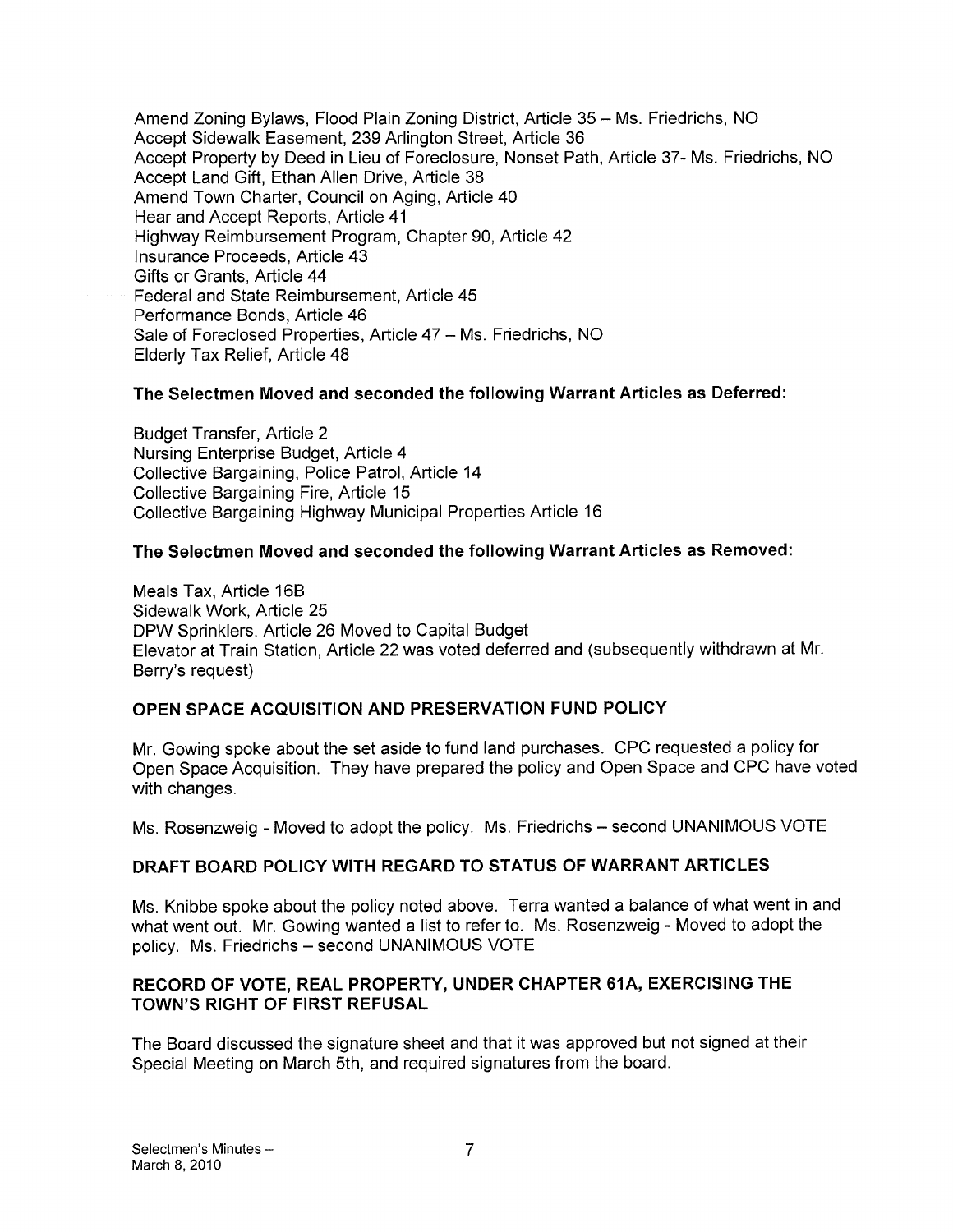## OTHER BUSINESS

## CONSENT

#14 Betsy Ball held by Ms. Rosenzweig

Mr. Gowing  $-$  Moved to accept the consent items, except for 14 Ms. Friedrichs  $-$  second. UNANIMOUS VOTE.

# 14--Ms. Rosenzweig requested the Manager to follow-up with the schools regarding presentation of the Betsy Ball Scholarship on Scholarship Night at the High School. Ms. Rosenzweig cannot attend.

Mr. Gowing — Moved to accept #14, Betsy Ball. Ms. Friedrichs — second. UNANIMOUS VOTE

## EXECUTIVE SESSION

Min UI CUCC

Comedia de la Comedia **Clerk** Date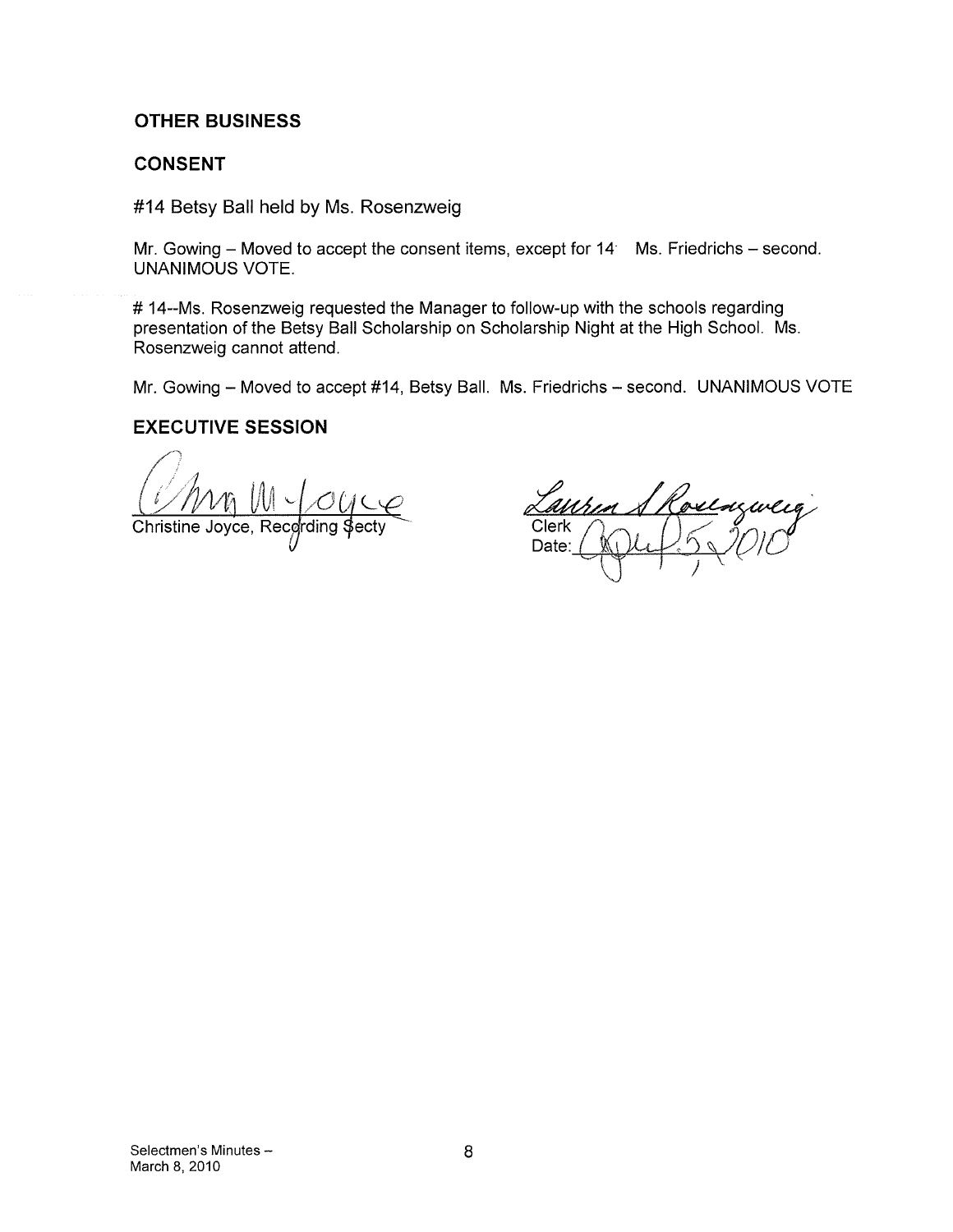### RECORD OF VOTE OF THE ACTON BOARD OF SELECTMEN March  $\leq$ , 2010

At a duly called public meeting of the Acton Board of Selectmen on March  $\frac{\cancel{0}}{\cancel{2}}$ , 2010, the Board voted as follows with respect to the real property (the "Property") containing approximately 15.2 acres classified under Massachusetts General Laws Chapter 6 1A and consisting of all of Parcel 62 on Acton Assessor's Map H-2A and H-3B and approximately 2.5 acres of Parcel 95 on Acton Assessor's Map H-2:

The Board has determined that advertising under Massachusetts General Laws Chapter 30B for the Town's acquisition of all or the majority of the Property will not benefit the Town's interest due to the unique qualities of the Property. Specifically, the Property contains approximately 15.2 acres of land that are uniquely suited for preservation for open space, recreational and agricultural purposes because:

- 1. The Property consists of farmland that is diminishing in Acton, and the Town is purchasing the Property to protect the historic landscape of the Town.
- 2. A portion of the Property contains wetlands.
- 3. Acton has a unique opportunity to purchase the majority of the Property through a first refusal option under Massachusetts General Laws Chapter 61 A.

TOWN OF ACTON By its Board of Selectmen  $\bigg\{$  ar Paulina Knibbe, Chair Peter Berry, Vice Chair  $\overline{Q}$ Lauren Rosenzweig, Clefk Terra Friedrichs

Goi Mike Gowing

(A0099181.2 <sup>I</sup>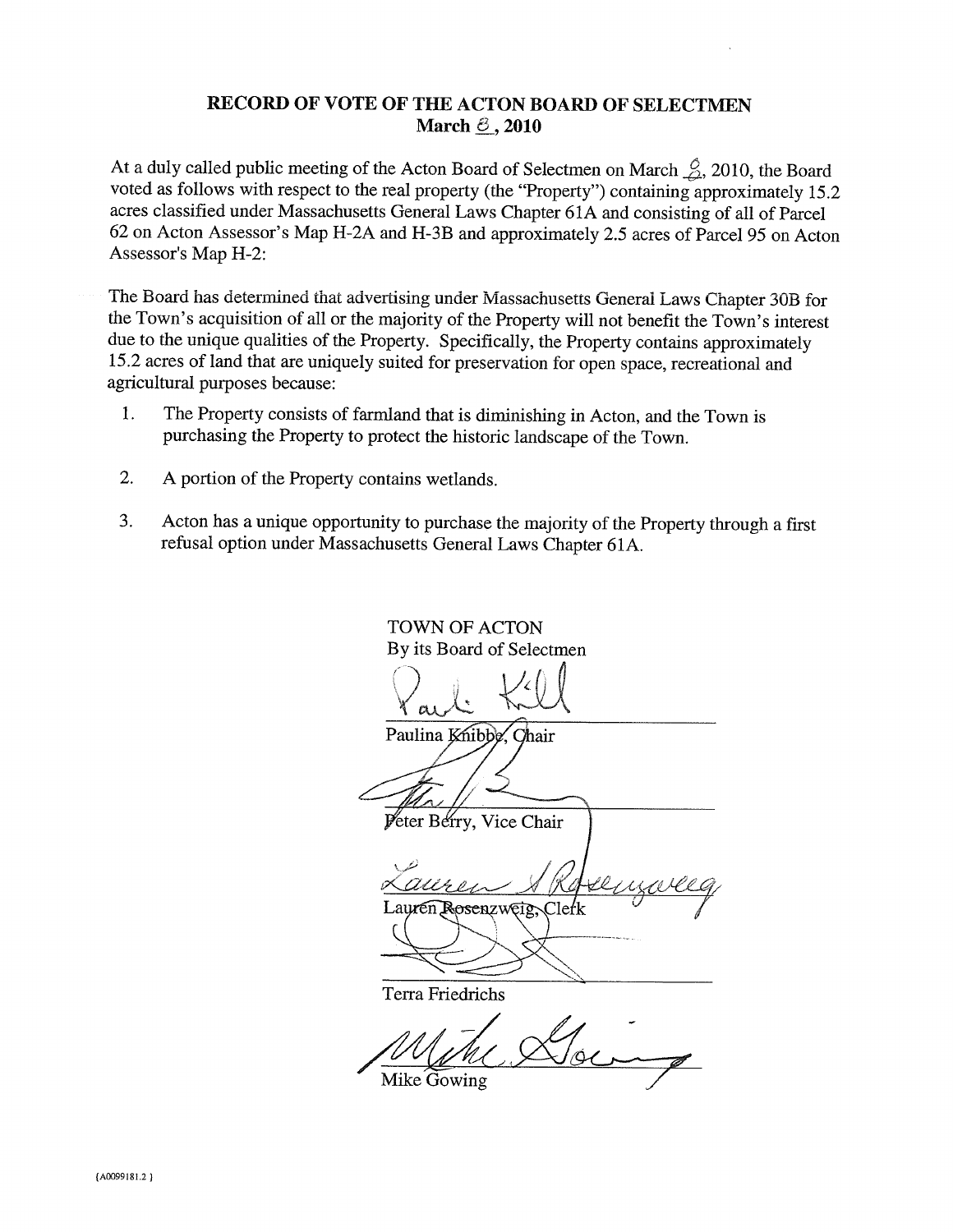# BOARD OF SELECTMEN & SEWER COMMISSIONERS' MEETING AGENDA

# Francis Faulkner Hearing Room March 8, 2010 7:00 PM

# I. CITIZENS' CONCERNS

# II. PUBLIC HEARINGS AND APPOINTMENTS

- 1. 7:05 CHAIRMAN'S UPDATE The Chair will briefly update the Board on Topics of interest
- 2. 7:10 OPERATIONAL MINUTE The Town Manager will provide a brief report on topics of interest
- 3. 7:25 SALERNO'S RESTAURANT, COMMON VICTUALLER LICENSE, 255 MAIN STREET ISSUE: Issue Common Victualler

# 4. 7:30 SALERNO'S RESTAURANT, FULL LIQUOR LICENSE AS A COMMON VICTUALLER, 255 MAIN STREET

ISSUE: Request to have a Full Liquor as Common Victualler (Applicant currently holds a Common Victualler and Beer and Wine License in the right hand portion of the building (251 Main Street) and will turn them in once he is approved for the Full Liquor License at 255 Main Street.) Enclosed please find materials in the subject regard.

- 5. 7:40 531 MASSACHUSETTS AVE, LLC, SITE PLAN SPECIAL PERMIT AMENDMENT AND USE PERMITS ISSUE: Site Plan Special Permit amending and Use Permits under section 3 of the Zoning Bylaw at 525-545 Mass Ave and 3-7 Spruce Street. Enclosed find materials in the subject regard
- **III. SELECTMEN'S BUSINESS** 
	- 6. ALG/BUDGET DISCUSSION Enclosed please find materials in the subject regard
	- 7. SELECTMEN'S REPORTS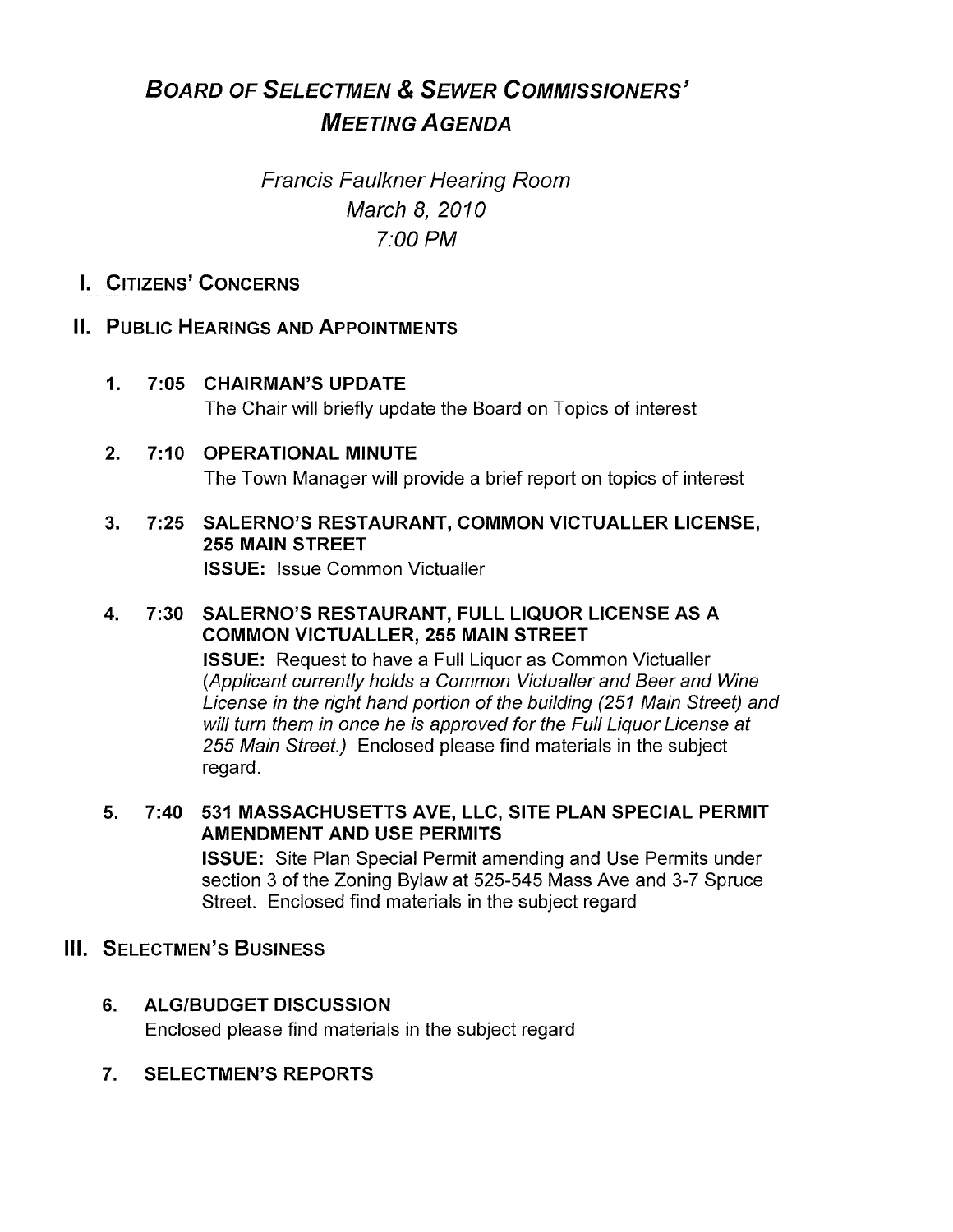- 8. 2010 ANNUAL TOWN MEETING WARRANT Vote Selectmen recommendations on Articles. Please find materials in the subject regard
- 9. OPEN SPACE ACQUISITION AND PRESERVATION FUND POLICY Enclosed please find materials in the subject regard
- 10. DRAFT BOARD OF SELECTMEN'S POLICY WITH REGARD TO STATUS OF WARRANT ARTICLES Enclosed please find materials in the subject regard
- 11. RECORD OF VOTE, REAL PROPERTY, UNDER CHAPTER 61A, EXERCISING OF TOWN'S RIGHT OF FIRST REFUSAL Enclosed please find materials in the subject regard

# OTHER BUSINESS

# IV. CONSENT AGENDA

- 12. APPROVE MINUTES, BOARD OF SELECTMEN, JANUARY 11, 2010 Enclosed please find materials in the subject regard
- 13. GRANT OF SIDEWALK EASEMENT, 239 ARLINGTON STREET Enclosed please find materials in the subject regard

# 14. BETSY BALL SCHOLARSHIPS

Enclosed please find materials in the subject regard

# 15. PROCLAMATION OF ACTON PUBLIC LIBRARIES' VOLUNTEER APPRECIATION WEEK

Enclosed please find a Proclamation for Board action

# 16. ACCEPT GIFT, RECREATION DEPARTMENT Enclosed please find a gift valued at \$1,500.00 from Enterprise Bank to be used to help  $\;\;$  fund the 4 $^{\rm th}$  of July activities

# 17. ACCEPT GIFT, RECREATION DEPARTMENT

Enclosed please find a gift valued at \$1,000.00 from Middlesex Savings Bank, to be used to support the 2010 Summer Concerts

# 18. ACCEPT GIFT, RECREATION DEPARTMENT

Enclosed please find a gift valued at \$500.00 from Emerson Hospital to be used to support the Free Summer Concerts at NARA Park